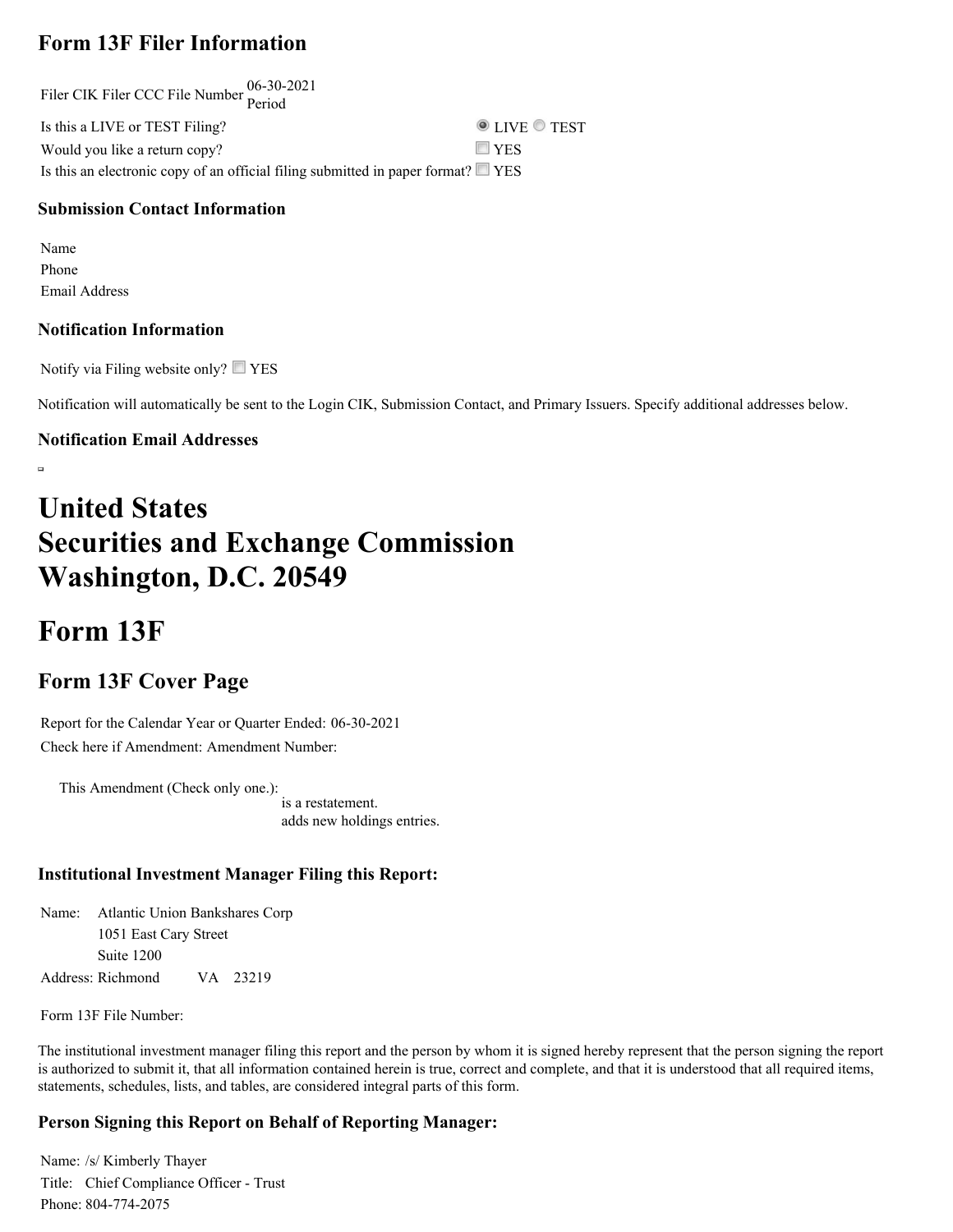#### **Signature, Place, and Date of Signing:**

/s/ Kimberly Thayer [Signature] Richmond,VA [City, State] 07-26-2021 [Date]

#### **Report Type (Check only one.):**

13F HOLDINGS REPORT. (Check here if all holdings of this reporting manager are reported in this report.)

13F NOTICE. (Check here if no holdings reported are in this report, and all holdings are reported by other reporting manager(s).)

13F COMBINATION REPORT. (Check here if a portion of the holdings for this reporting manager are reported in this report and a portion are reported by other reporting manager(s).)

#### **List of Other Managers Reporting for this Manager**

[If there are no entries in this list, omit this section.]

Form 13F File Number Name

[Repeat as necessary.]

Do you wish to provide information pursuant to Special Instruction 5?  $\circ$  Yes  $\circ$  No

#### **Additional Information**

### **Form 13F Summary Page**

#### **Report Summary:**

Number of Other Included Managers: 0 Form 13F Information table Entry Total: 438 Form 13F Information table Value Total: 1035257

(thousands)

Confidential information has been omitted from the public Form 13F report and filed separately with the Commission.

#### **List of Other Included Managers:**

Provide a numbered list of the name(s) and Form 13F number(s) of all institutional investement managers with respect to which this report is filed, other than the manager filing this report.

NONE